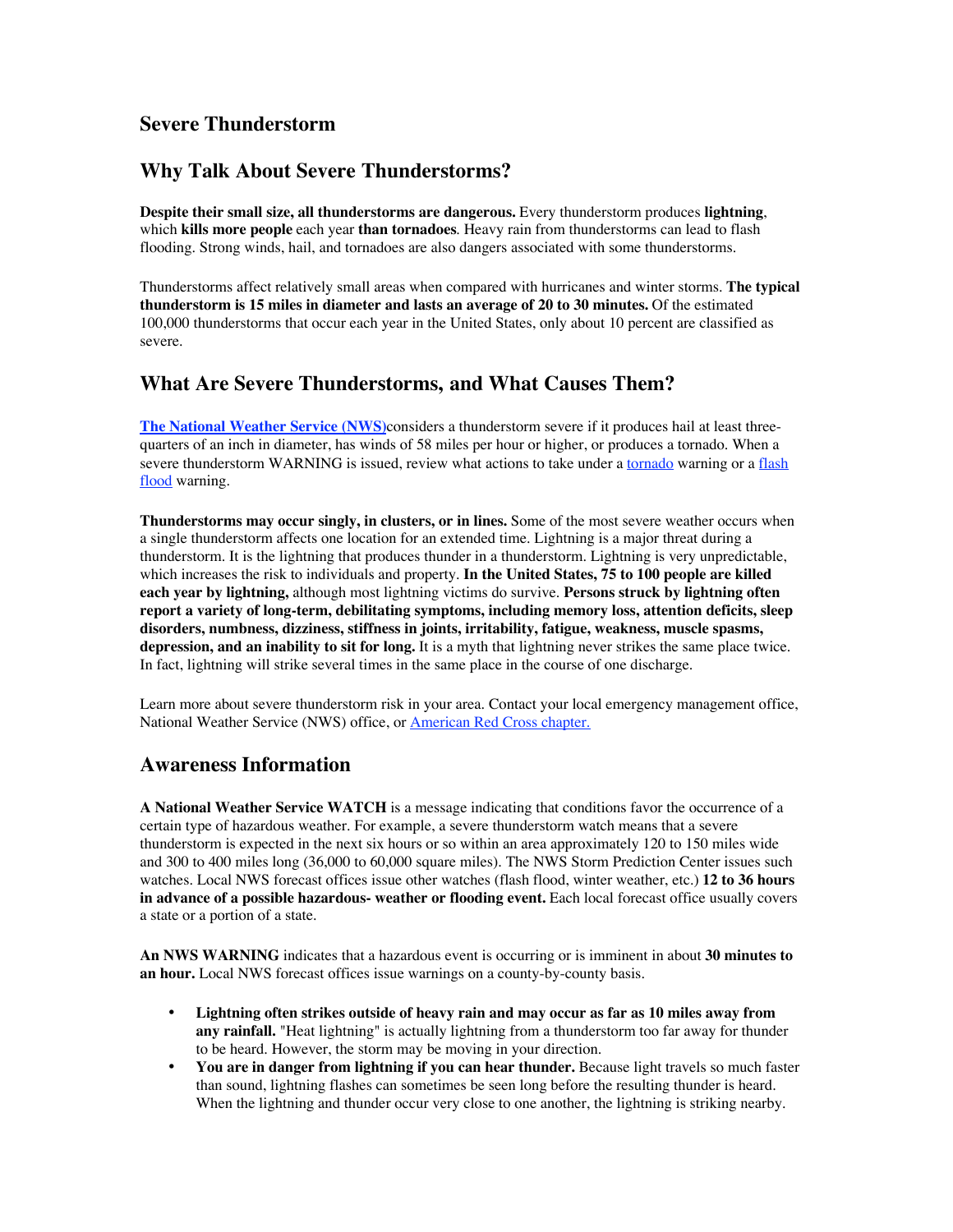To estimate the number of miles you are from a thunderstorm, count the number of seconds between a flash of lightning and the next clap of thunder. Divide this number by five. **Many strong thunderstorms produce hail.** Large hail, or flying glass it mayhave broken, can injure people and animals. Hail can be smaller than a pea, or as large as a softball, and can be very destructive to automobiles, glass surfaces (skylights and windows), roofs, plants, and crops. In a hailstorm, take cover immediately. Pets and livestock are particularly vulnerable to hail, so bring animals into shelter before storms begin.

**Downbursts and straight-line winds associated with thunderstorms can produce winds 100 to 150 miles per hour, enough to flip cars, vans, and semitrucks.** The resulting damage can equal the damage of most tornadoes. If a severe thunderstorm warning is issued, take shelter the same way you would if a tornado were approaching your area. Leave structures that are susceptible to being blown over in high winds, such as a mobile home.

### **Plan for a Thunderstorm**

**Develop a Family Disaster Plan.** Please see the "Family Disaster Plan"section for general family planning information. Severe thunderstorm specific planning should include the following:

**Learn about your area's severe thunderstorm risk.** Severe thunderstorms can occur year-round and at any hour. Contact your local emergency management office, local National Weather Service office, or American Red Cross chapter for more information.

**Discuss how you would know if a thunderstorm may produce a tornado.** Tornadoes develop from severe thunderstorms along and ahead of cold fronts. (See the "Tornado" section for more information.)

**Pick a "safe place" in your home where family members can gather during a thunderstorm.** This should be a place where there are no windows, skylights, or glass doors, which could be broken by strong winds or hail, causing damage or injury. Severe thunderstorms do, at times, produce tornadoes.

In preparation for possible tornado warnings, **consider making your severe thunderstorm "safe place" on the lowest floor of the building,** near your tornado safe space.

**Learn how to squat low to the ground.** Make yourself the smallest target possible for lightning and minimize contact with the ground. Lightning current often enters a victim through the ground rather than by a direct overhead strike. Assume a crouched position on the ground with only the balls of the feet touching the ground, place your hands on your knees, and lower your head. Minimize your body's surface area, and minimize contact with the ground.

**Discuss how you would be warned of an approaching thunderstorm.** Different communities have different ways of providing warnings. Many communities have sirens intended for outdoor warning purposes. Use a NOAA Weather Radio with a tone-alert feature to keep you aware of watches and warnings while you are indoors. Learn about your community's warning system. Make sure all family members know the name of the county or parish where you live or are traveling, because severe thunderstorm watches and warnings are issued for counties or parishes. **Get training.** Take an American Red Cross first aid and CPR course to learn how to treat burns and how to give rescue breathing and administer CPR. Everyone should know how to respond, because severe thunderstorms can strike almost anywhere at anytime.

**Discuss severe thunderstorms with your family.** Everyone should know what to do in case all family members are not together. Discuss-ing disaster ahead of time helps reduce fear and lets everyone know how to respond during a severe thunderstorm.

### **What to Tell Children**

The sound of thunder can be especially frightening for young children. Take the "scariness" away by teaching them what to expect during a thunderstorm and how to be safe.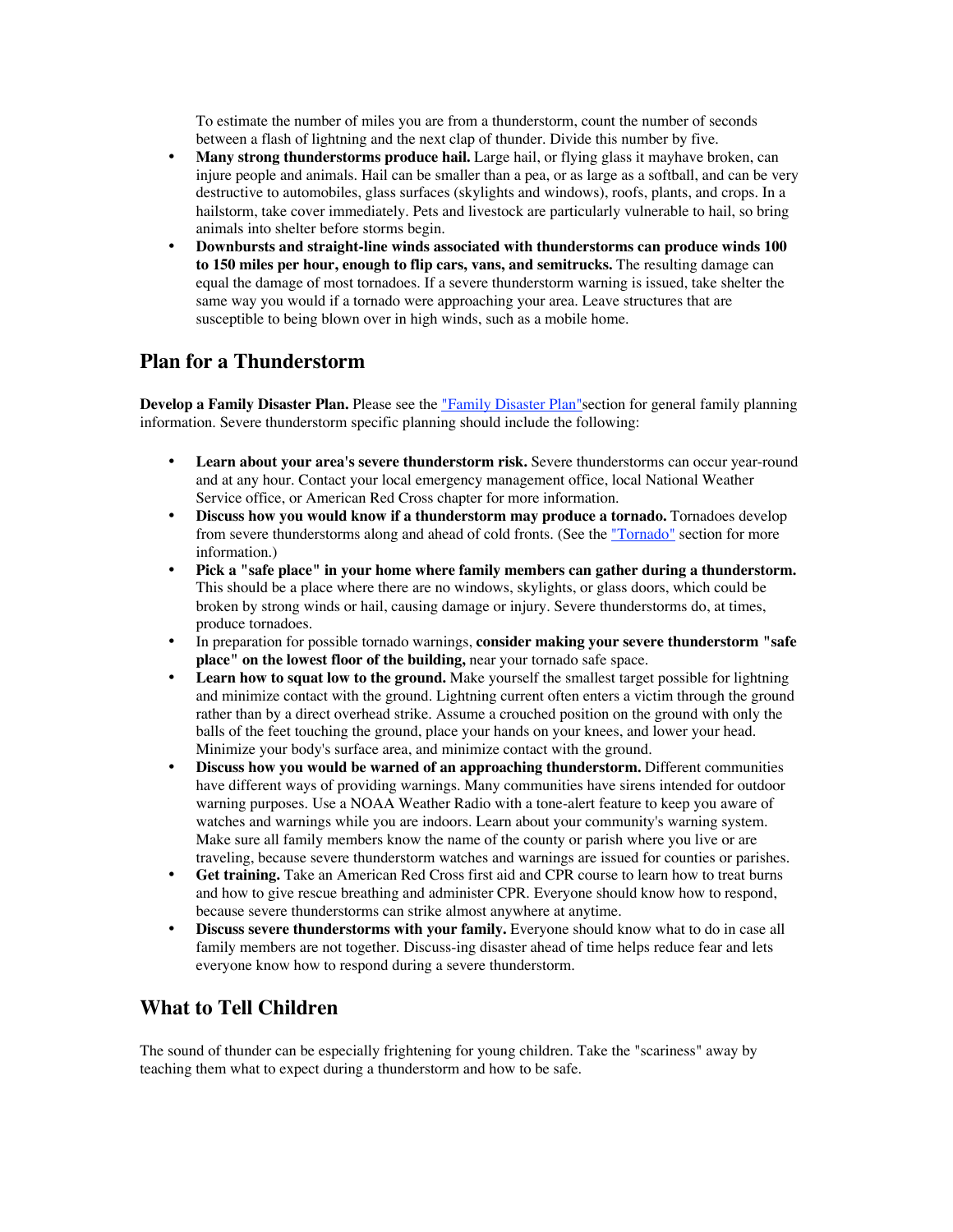**Postpone outdoor activities if thunderstorms are likely.** Many people take shelter from the rain, but most people struck by lightning are not in the rain! Postponing activities is your best way to avoid being caught in a dangerous situation.

**If you see or hear a thunderstorm coming, go inside a sturdy building or car.** Sturdy buildings are the safest place to be. If no building is nearby, a hard-top vehicle will offer some protection. Keep car windows closed and avoid convertibles. Rubber-soled shoes and rubber tires provide no protection from lightning. However, the steel frame of a hard-topped vehicle provides increased protection if you are not touching metal. Although you may be injured if lightning strikes your car, you are much safer inside a vehicle than outside.

**If you can't get inside, or if you feel your hair stand on end, which means lightning is about to strike, hurry to a low, open space immediately. Crouch down on the balls of your feet, place your hands on your knees and lower your head.** Make yourself the smallest target possible and minimize contact with the ground.

**Practice the "crouch down" position.** Show children how to practice squatting low to the ground to be the smallest target possible for lightning in case they get caught outside in a thunderstorm. Show them how to place their hands on their knees and lower their head, crouching on the balls of their feet.

**Stay away from tall things like trees, towers, fences, telephone lines, or power lines.** They attract lightning. Never stand underneath a single large tree out in the open, because lightning usually strikes the highest point in an area.

**Stay away from metal things that lightning may strike, such as umbrellas, baseball bats, fishing rods, camping equipment, and bicycles.** Lightning is attracted to metal and poles or rods.

**If you are boating or swimming, get to land immediately.** Stay away from rivers, lakes, and other bodies of water and get off the beach. The saturated sand conducts electricity very well. Water is an excellent conductor of electricity. When lightning strikes nearby, the electrical charge can travel through the water. Each year people are killed by nearby lightning strikes while in or on the water or on the beach.

**Turn off the air conditioner and television, and stay off the phone until the storm is over.** Lightning can cause electric appliances, including televisions and telephones, to become dangerous during a thunderstorm.

**Stay away from running water inside the house; avoid washing your hands or taking a bath or shower.** Electricity from lightning has been known to come inside through plumbing.

#### **Assemble a Disaster Supplies Kit**

**Please see the section "Disaster Supplies Kit" for general supplies kit information. Severe Thunderstorm - specific supplies should include the Disaster Suplies Kit basics.**

#### **How to Protect Your Property**

**Make a list of items to bring inside in the event of a storm.** Having a list will help you remember things that may be broken or blown away in strong winds.

**Keep trees and shrubbery trimmed.** Make trees more wind resistant by removing diseased or damaged limbs, then strategically remove branches so that wind can blow through. Strong winds frequently break weak limbs and hurl them at great speed, causing damage or injury when they hit. **Remove any debris or loose items in your yard.** Branches and firewood may become missiles in strong winds.

**Consider installing permanent shutters to cover windows.** Shutters can be closed quickly and provide the safest protection for windows.

**Install lightning rods.** Lightning rods will carry the electrical charge of lightning bolts safely to the ground, greatly reducing the chance of a lightning-induced fire.

**Insure crops against financial loss from storm damage through the Federal Crop Insurance Corporation of the U.S. Department of Agriculture.** If applicable, it is recommended you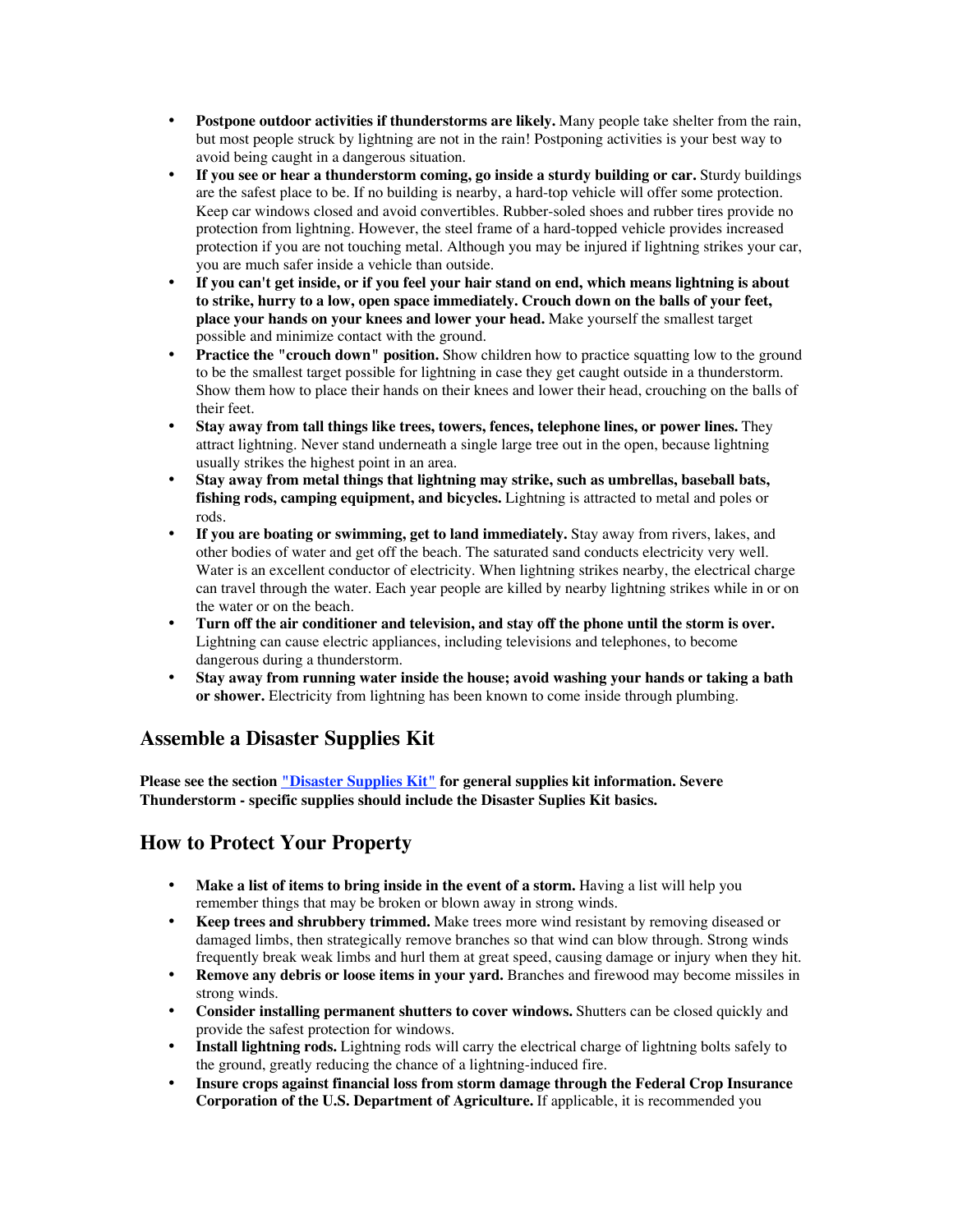obtain separate specific insurance to cover your crops. Losses are not covered through usual insurance policies. Each year severe storms cause millions of dollars in crop damage. Hail, in particular, has been known to wipe out entire fields.

#### **Media and Community Education Ideas**

**Publish a special section in your local newspaper with emergency information about thunderstorms and lightning.** Place special emphasis on what people should do if they are caught outside. Localize the information by printing the phone numbers of local emergency service offices, the American Red Cross chapter, and the nearest hospitals. **Interview officials with the U.S. Department of Agriculture about the Federal Crop Insurance Corporation.**

**Periodically inform your community of local public warning systems.**

**Have your meteorologist speak to elementary schools and youth groups** about the dangers of thunderstorms, lightning, and hail.

**Interview a representative of the American Red Cross** about giving first aid to people who have been struck by lightning.

**Interview agents from various insurance companies about what homeowner's insurance does and does not cover in severe weather** (flooding, fallen trees creating no structural damage, etc.).

#### **What to Do Before a Thunderstorm**

**Use a NOAA Weather Radio with a tone-alert feature to keep you informed of watches and warnings issued in your area.** The tone- alert feature will automatically alert you when a watch or warning is issued.

**If planning a trip or extended period of time outdoors, listen to the latest forecasts and take necessary action if threatening weather is possible.** Knowing what weather could happen helps you be prepared to respond if necessary. Having a raincoat, umbrella, and disaster supplies kit available will make it easier to deal with severe weather if it occurs.

**Postpone outdoor activities if thunderstorms are imminent. Coaches of outdoor sports teams should have a NOAA Weather Radio with a tone-alert feature during practice sessions and games.** Threatening weather can endanger athletes, staff, and spectators. Many people take shelter from the rain, but most people struck by lightning are not in the rain! Postponing activities is your best way to avoid being caught in a dangerous situation.

**Keep an eye on the sky.** Pay attention to weather clues around you that may warn of imminent danger. Look for darkening skies, flashes of lightning, or increasing wind, which may be signs of an approaching thunderstorm.

**Stay aware of your surroundings.** Look for places you might go should severe weather threaten. **Listen for the sound of thunder.** If you can hear thunder, you are close enough to the storm to be struck by lightning. Go to safe shelter immediately.

### **What to Do During a Severe Thunderstorm WATCH**

**Listen to a NOAA Weather Radio, or local radio or television stations for updated information.** Local authorities will provide you with the best information for your particular situation.

**Avoid natural lightning rods such as golf clubs, fishing poles, tractors, bicycles, and camping equipment.** Lightning is attracted to metal and poles or rods.

**Be prepared to seek shelter if a severe thunderstorm approaches.** A sturdy building is the safest place to be during a severe thunderstorm. Avoid unprotected gazebos, rain or picnic shelters, golf carts, baseball dugouts and bleachers. While many people take shelter from rain in these locations, they are often isolated structures in otherwise open areas, and, therefore, a target for lightning. In addition, gazebos and picnic shelters are often poorly anchored and subject to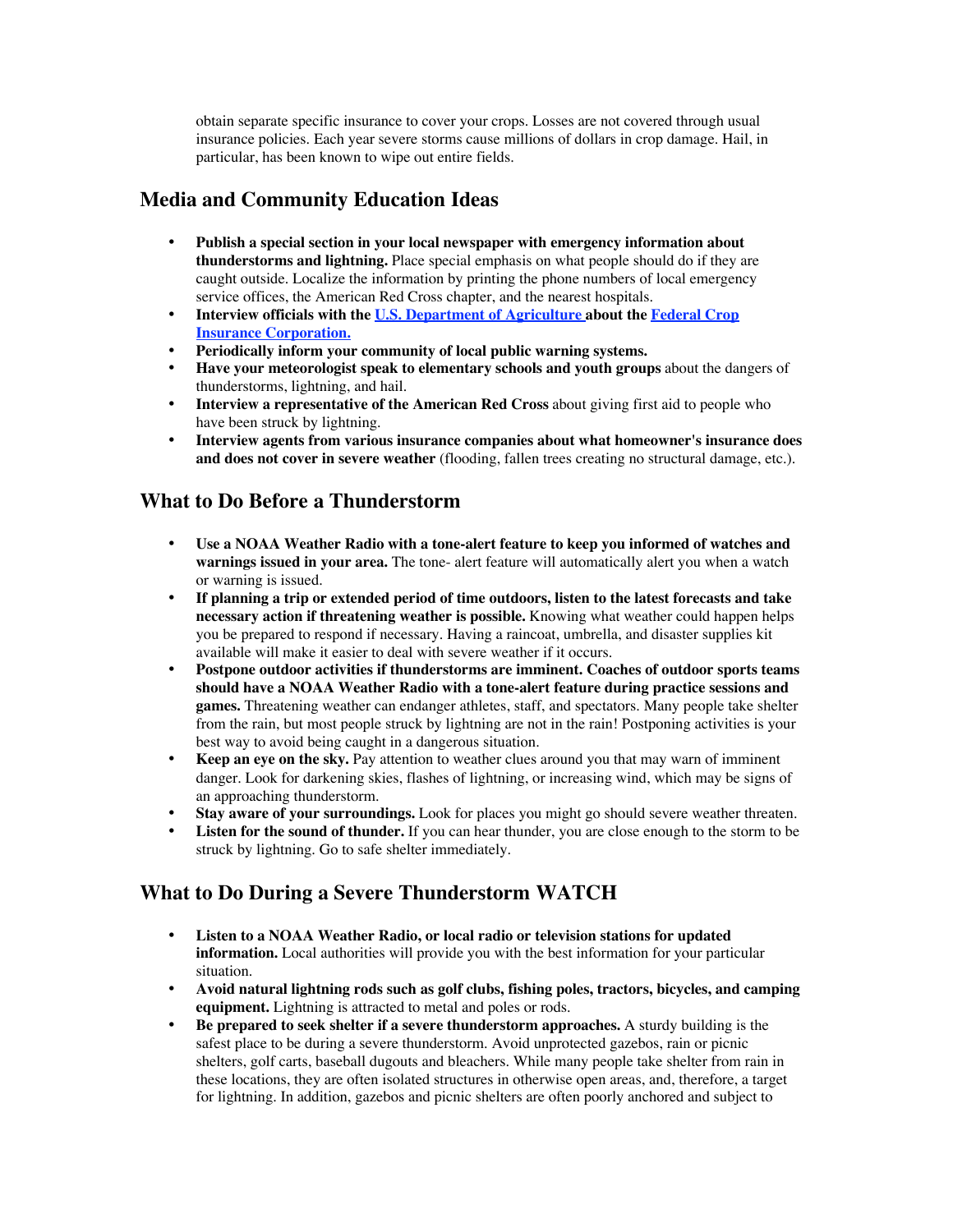being uprooted and blown around in strong thunderstorm winds. They also offer little protection from large hail.

## **If you perceive a severe thunderstorm approaching:**

**Secure outdoor objects such as lawn furniture that could blow away or cause damage or injury. Take light objects inside.**

**Shutter windows securely and brace outside doors.** This will help protect your house from damaging winds or flying debris.

**Avoid electrical equipment and telephones.** Lightning could follow the wire. Television sets are particularly dangerous at this time.

**Avoid bathtubs, water faucets, and sinks because metal pipes can transmit electricity.**

#### **What to Do During a Severe Thunderstorm WARNING**

*Listen to a NOAA Weather Radio or a battery-powered radio or television for updated emergency information. If the power goes out, you still will have access to important information.*

## **What to Do at Home During a Thunderstorm WARNING**

**Draw blinds and shades over windows.** If windows break due to objects blown by the wind or large hail, the shades will help prevent glass from shattering into your home.

**Unplug appliances.** Avoid using the telephone or any electrical appliances. If lightning strikes, telephone lines and metal pipes can conduct electricity. Leaving electric lights on, however, does not increase the chances of your home being struck by lightning.

**Avoid taking a bath or shower, or running water for any other purpose.** Metal pipes and plumbing can conduct electricity if struck by lightning.

**Turn off the air conditioner.** Power surges from lightning can overload the compressor, resulting in a costly repair job.

# **What to Do if You Are Outside and a Severe Thunderstorm Is Approaching**

**If you are boating or swimming, get to land, get off the beach, and find shelter immediately.** Stay away from rivers, lakes, and other bodies of water. Water is an excellent conductor of electricity. When lightning strikes nearby, the electrical charge can travel through the water. Each year, numbers of people are killed by nearby lightning strikes while in or on the water. **Take shelter in substantial, permanent, enclosed structures, such as reinforced buildings.** Sturdy buildings are the safest place to be. Avoid unprotected gazebos, rain or picnic shelters, golf carts, baseball dugouts and bleachers. While many people take shelter from rain in these locations, they are often isolated structures in otherwise open areas, and, therefore, a target for lightning. In addition, gazebos and picnic shelters are often poorly anchored and subject to being uprooted and blown around in strong thunderstorm winds. They also offer little protection from large hail. **If there are no reinforced buildings in sight, take shelter in a car.** Keep car windows closed and avoid convertibles. Rubber-soled shoes and rubber tires provide no protection from lightning. However, the steel frame of a hard-topped vehicle provides increased protection if you are not touching metal. Although you may be injured if lightning strikes your car, you are much safer inside a vehicle than outside.

**If you are in the woods, find an area protected by a low clump of trees.** Never stand underneath a single large tree in the open. Be aware of the potential for flooding in low-lying areas.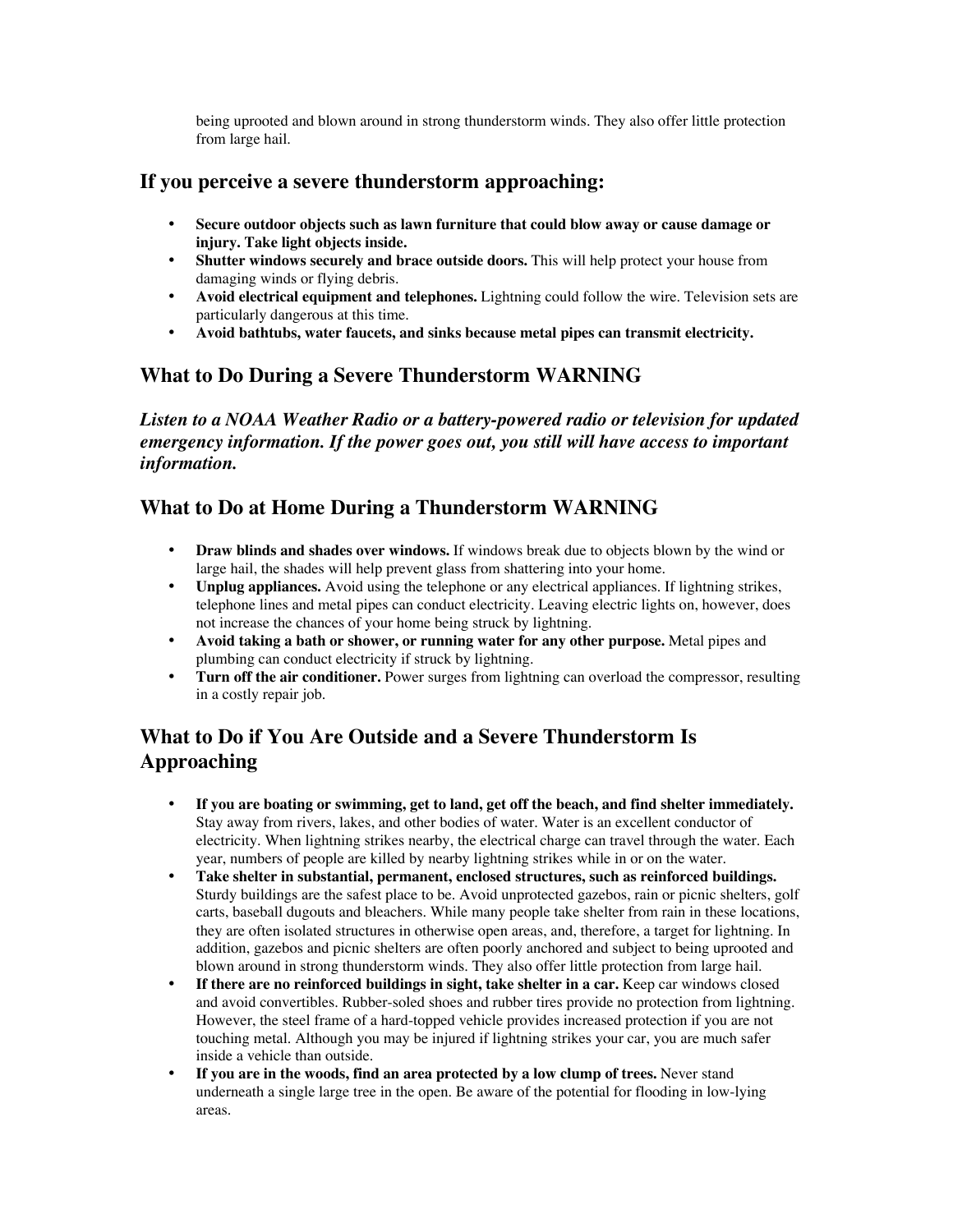**As a last resort and if no structure is available, go to a low- lying, open place away from trees, poles, or metal objects. Make sure the place you pick is not subject to flooding.** Have as little contact with the ground as possible. Squat low to the ground. Place your hands on your knees with your head between them. Make yourself the smallest target possible. Do not lie flat on the ground this will make you a larger target.

**Avoid tall structures such as towers, tall trees, fences, telephone lines, and power lines.** Lightning strikes the tallest objects in an area.

**Stay away from natural lightning rods, such as golf clubs, tractors, fishing rods, bicycles, and camping equipment.** Lightning is attracted to metal and poles or rods.

**If you are isolated in a level field or prairie and you feel your hair stand on end (which indicates that lightning is about to strike), drop to your knees and bend forward, putting your hands on your knees. Crouch on the balls of your feet. Do not lie flat on the ground.** The electrical build-up just before lightning strikes will cause your hair to stand on end. Make yourself the smallest target possible and minimize contact with the ground.

#### **What to Do While driving During a Thunderstorm and Heavy Rain**

**Pull safely onto the shoulder of the road and stop, making sure you are away from any trees or other tall objects that could fall on the vehicle. Stay in the car and turn on the emergency flashers until the heavy rains subside.** Heavy rains produced by thunderstorms can greatly reduce visibility. **Vehicles will provide better protection from lightning than being out in the open.** Emergency flashers will alert other drivers with limited visibility that you have stopped. Keep car windows closed.

**Avoid contact with metal or conducting surfaces outside or inside the vehicle.** Lightning that strikes nearby can travel through wet ground to your car. The steel frame of a hard-topped vehicle provides increased protection if you are not touching metal. Rubber tires provide no protection from lightning. Avoid contact with potential conductors to reduce your chance of being shocked. **Although you may be injured if lightning strikes your car, you are much safer inside a vehicle than outside.**

**Avoid flooded roadways.** Most flood fatalities are caused by people attempting to drive through water, or people playing in high water. The depth of water is not always obvious. The roadbed may be washed out under the water, and you could be stranded or trapped. Rapidly rising water may stall the engine, engulf the vehicle and its occupants, and sweep them away. Look out for flooding at highway dips, bridges, and low areas. **Two feet of water will carry away most automobiles.**

#### **What to Do After a Thunderstorm**

**Continue listening to local radio or television stations or a NOAA Weather Radio for updated information and instructions.** Access may be limited to some parts of the community, or roads may be blocked.

**Help a neighbor who may require special assistance - infants, elderly people, and people with disabilities.** Elderly people and people with disabilities may require additional assistance. People who care for them or who have large families may need additional assistance caring for several people in emergency situations.

**Stay away from storm-damaged areas.** You may be putting yourself at further risk from the residual effects of severe thunderstorms.

**Watch out for fallen power lines and report them immediately.** Reporting potential hazards will get the utilities turned off as quickly as possible, preventing further hazard and injury.

#### **What to Do if Someone Is Struck by Lightning**